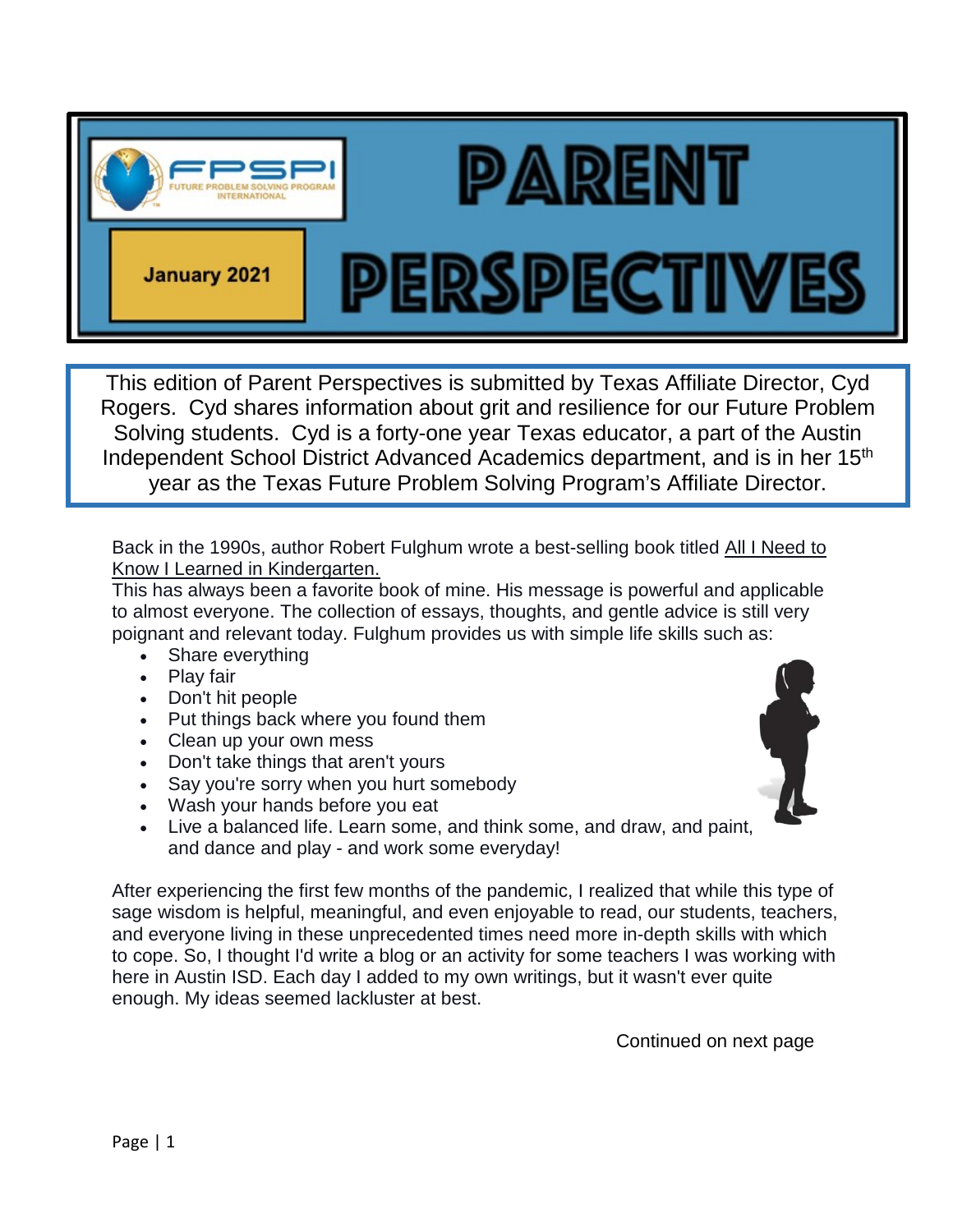Out of the blue, a student reached out to me wanting to start an FPS program at her school. She had so many innovative and intriguing ideas about gathering the kids together, promoting the proposed club via social media, and approaching her school administration on implementing a new club! Through this interaction, I began noticing and asking how schools and districts around our state were managing to continue our vital and essential learning competition program. What I learned was that through our own participants' resiliency, perseverance, and even grit, our FPSers were finding a way to work together, research, and compete--regardless of their current learning environments or circumstances.

In some of my recent meetings and online trainings, I've had **students** teach me short-cuts for Zoom, how to have group FaceTime calls, how they have mastered interaction with team members while competing in our online Google template and the list goes on and on. It suddenly hit me that our students are developing a new brand of grit and resilience.

In the beginning, it may have come from necessity, but now, our FPS-ers are proving every day that they can problem-solve on the spot, in the cloud, and with one another while wearing masks and practicing social distancing. They are utilizing multiple technological devices and enhancing their learning. Their teachers and coaches are also evolving more and more each day! Cont.

*"The pandemic has made FPS-ers even better problem solvers (if that was possible)! Even in the midst of a global pandemic, FPS-ers came together to problem solve, and made the club and competitions work online."* -**Shaili Shouche**, Dawson High School Pearland, Texas



*"Do not judge me by my success, judge me by how many times I fell down and got back up again."*

~ **Nelson Mandela~**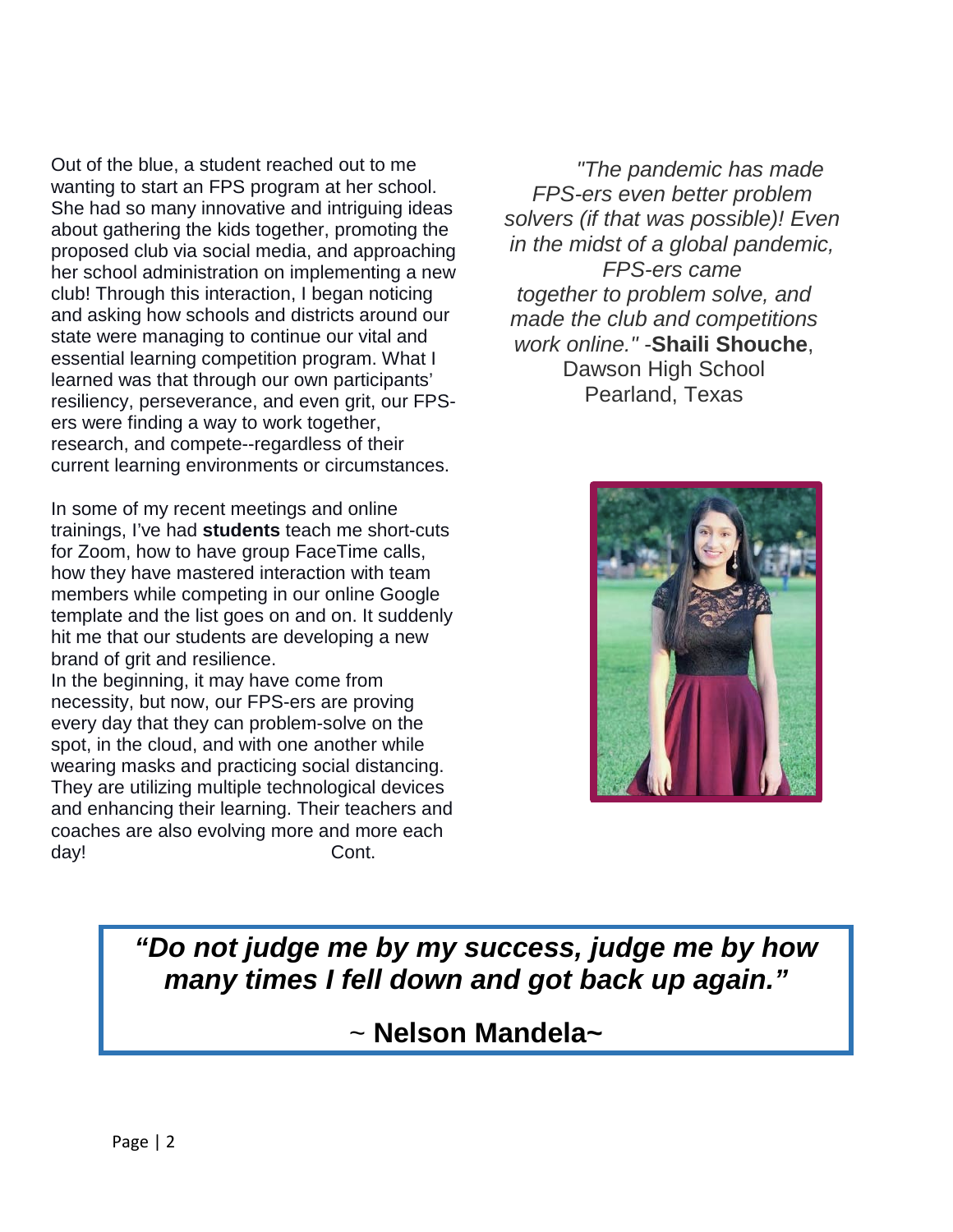*"The pandemic has made FPSers more resilient by making us adapt to entirely new conditions. Our club meetings are all virtual now, making it harder to collaborate with our teams, but we've learned how to overcome this new environment. Adapting together has made us stronger than ever before."*  **-Bidisha Halder~** 

**Dawson High School CmPS Pearland, Texas**



My final take away is that perhaps I've learned more from our FPS kids than from Fulghum's book. Our FPS kids are learning to exemplify resiliency on the spot! They are happiest when they are given an opportunity to be challenged, to continue to grow, to collaborate, to think, and be creative. Through these attributes they continuously find ways to succeed. They are honing their resiliency skills, and I must say we can all learn from their grit and ability to persevere!! I truly believe that THESE are the attributes that Dr. Torrance thought of when developing the Future Problem Solving Program over forty-six years ago.

I encourage you to celebrate our students' resiliency, and continue to expose them to new opportunities to practice resiliency skills—just as Future Problem Solving does through each of our competitive components. I've included a few tips and links for you about how to encourage resiliency. May each of us continue to allow our FPS-ers thrive resiliently through Future Problem Solving!~~ Cyd Rogers

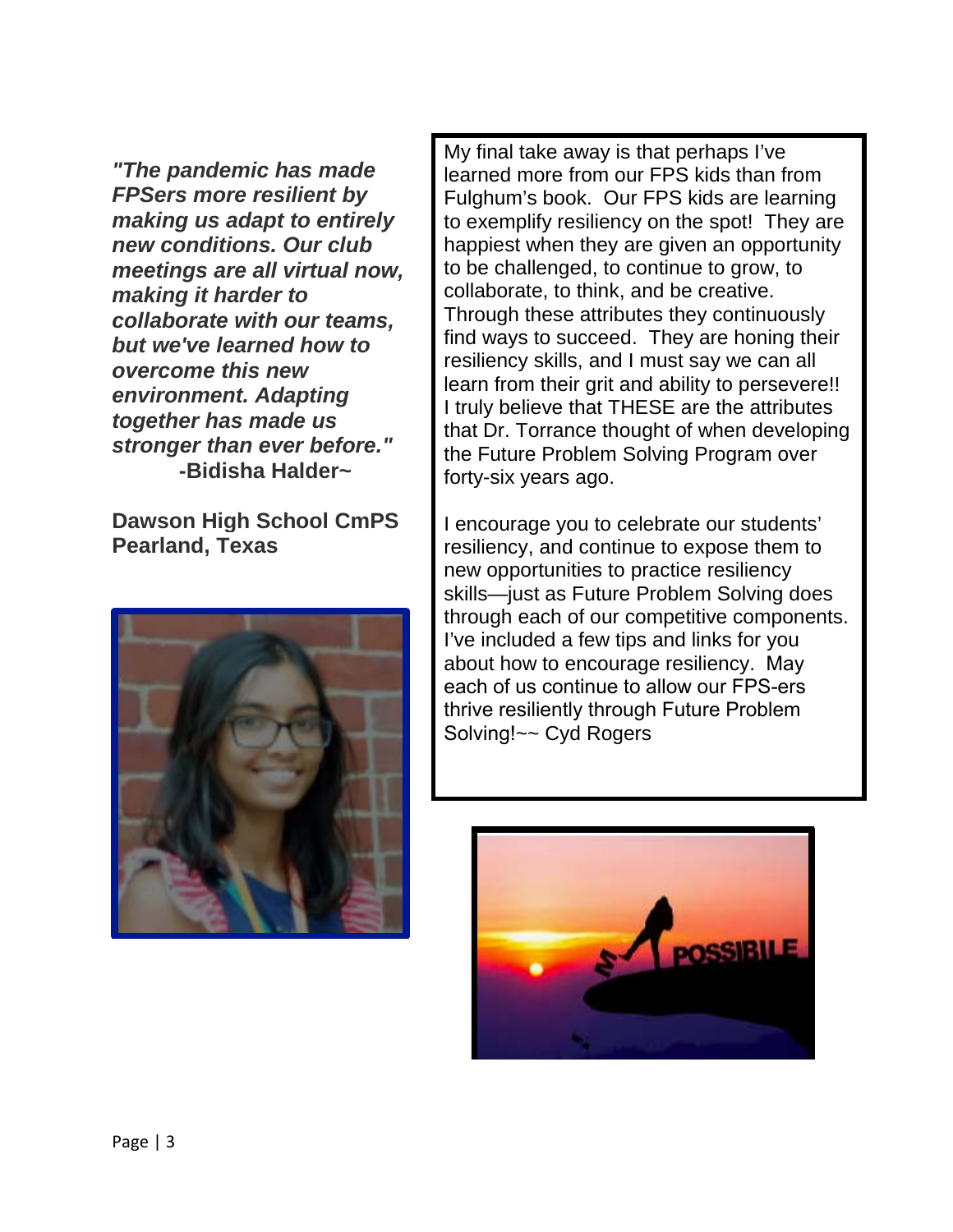## **Activities to Build Grit & Resilience in Children**

*Adapted From: BigLifeJournal.com*

- **1. Help your child find purpose:** Discuss their goals and purpose in life. Talk about the steps that would be required in order for your child to reach their goal. Encourage them to create a dream board, or journal to help visualize their purpose and goals.
- **2. Encourage your child to conduct "grit interviews":** Encourage your child to interview parents, older siblings, grandparents, neighbors, teachers, family friends, or others who have worked hard toward achieving a long-term goal.
- **3. Share stories of gritty famous people:** Encourage your child to study famous people (and their failures) like Michael Jordan or J.K. Rowling. These examples will show your child that perseverance through failure can lead to great success.
- **4. Teach about grit through nature:** Read together the Tupac Shakur poem "The Rose That Grew from Concrete." Then discuss what represents the "concrete" in their life. What are their obstacles? Next, discuss how your child can "break through concrete" like the rose. What can they do to overcome obstacles and reach their dreams?
- **5. Teach about grit through literature:** Read classic stories of perseverance like "The Little Engine That Could" or Dr. Seuss's "Oh, The Places You'll Go." Help your child form connections to their own life. Talk about their challenges, response to failures, and how to live with grit.
- **6. Ask, "What's the hard part?":** When your child feels discouraged or tempted to give up, try asking them, "What's the hard part?" After the two of you have identified the challenge, ask what they could do to overcome "the hard part."
- **7. Try the "grit pie" exercise:** The pie represents an obstacle your child is facing. Each slice of pie symbolizes a cause of the problem. For each slice, analyze whether their thoughts about the problem are permanent or temporary and whether they blame themselves or others.
- **8. Share your passions:** Show the child your excitement about activities outside of working and parenting, and devote time to developing these passions especially in these times of the pandemic.

*"I can be changed by what has happened to me, but I refuse to be reduced by it."* **~ Maya Angelou ~**